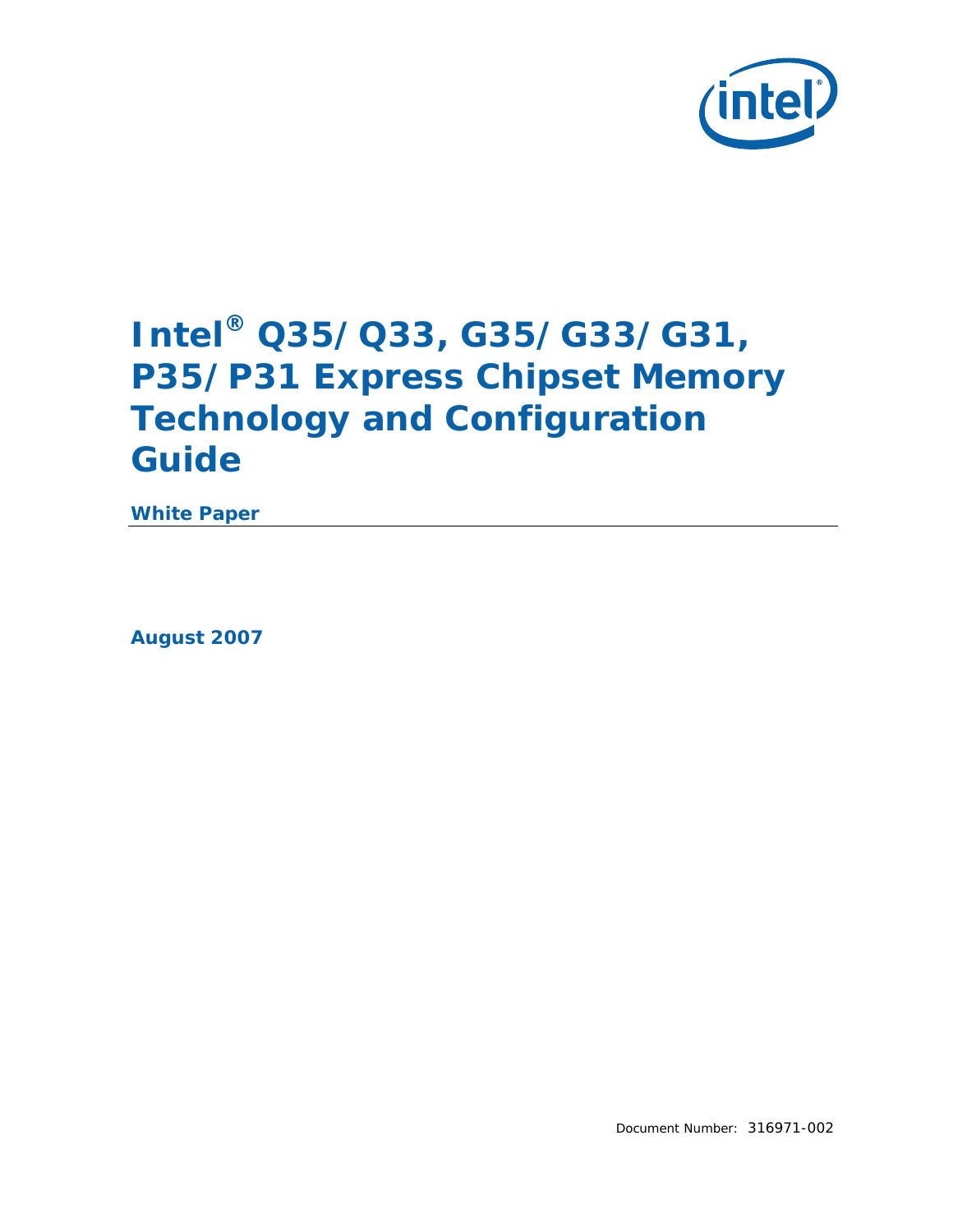

INFORMATION IN THIS DOCUMENT IS PROVIDED IN CONNECTION WITH INTEL® PRODUCTS. NO LICENSE, EXPRESS OR IMPLIED, BY ESTOPPEL OR OTHERWISE, TO ANY INTELLECTUAL PROPERTY RIGHTS IS GRANTED BY THIS DOCUMENT. EXCEPT AS PROVIDED IN INTEL'S TERMS AND CONDITIONS OF SALE FOR SUCH PRODUCTS, INTEL ASSUMES NO LIABILITY WHATSOEVER, AND INTEL DISCLAIMS ANY EXPRESS OR IMPLIED WARRANTY, RELATING TO SALE AND/OR USE OF INTEL PRODUCTS INCLUDING LIABILITY OR WARRANTIES RELATING TO FITNESS FOR A PARTICULAR PURPOSE, MERCHANTABILITY, OR INFRINGEMENT OF ANY PATENT, COPYRIGHT OR OTHER INTELLECTUAL PROPERTY RIGHT. Intel products are not intended for use in medical, life saving, or life sustaining applications.

Intel may make changes to specifications and product descriptions at any time, without notice.

Designers must not rely on the absence or characteristics of any features or instructions marked "reserved" or "undefined." Intel reserves these for future definition and shall have no responsibility whatsoever for conflicts or incompatibilities arising from future changes to them.

The Intel® Q35/Q33/G35/G33/G31/P35/P31 Express Chipset (G)MCH components may contain design defects or errors known as errata which may cause the product to deviate from published specifications. Current characterized errata are available on request.

Contact your local Intel sales office or your distributor to obtain the latest specifications and before placing your product order.

Intel and the Intel logo are trademarks of Intel Corporation in the U.S. and other countries.

\*Other names and brands may be claimed as the property of others.

Copyright © 2007, Intel Corporation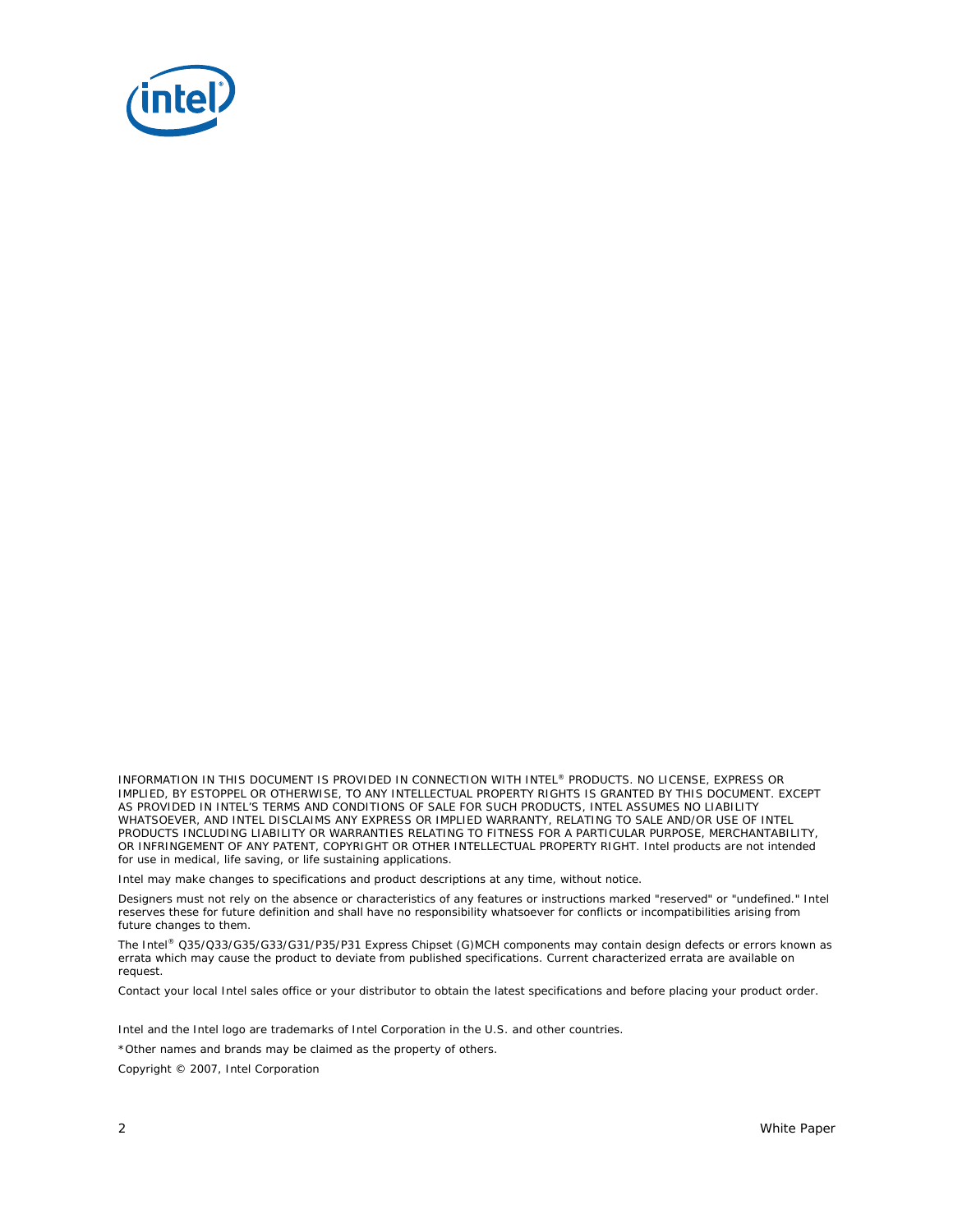

## *Contents*

| $\mathbf{1}$   |               |                                                                   |  |  |  |  |
|----------------|---------------|-------------------------------------------------------------------|--|--|--|--|
| $\mathcal{P}$  |               | Technology Enhancements of Intel® Fast Memory Access (Intel® FMA) |  |  |  |  |
|                | 2.1           |                                                                   |  |  |  |  |
|                | $2.2^{\circ}$ |                                                                   |  |  |  |  |
|                | 2.3           |                                                                   |  |  |  |  |
|                | 2.4           |                                                                   |  |  |  |  |
| 3              |               |                                                                   |  |  |  |  |
|                | 3.1           |                                                                   |  |  |  |  |
|                | 3.2           |                                                                   |  |  |  |  |
|                | 3.3           |                                                                   |  |  |  |  |
|                | 3.4           |                                                                   |  |  |  |  |
| $\overline{4}$ |               |                                                                   |  |  |  |  |
|                | 4.1           |                                                                   |  |  |  |  |
|                | 4.2           |                                                                   |  |  |  |  |
|                |               | 4.2.1                                                             |  |  |  |  |
|                |               | 4.2.2                                                             |  |  |  |  |

## **Tables**

| Table 3-3. Intel® Q35/Q33/G35/G33/G31/P35/P31 Valid FSB/Memory Speed   |  |
|------------------------------------------------------------------------|--|
|                                                                        |  |
| Table 4-1. Sample Dual Channel Symmetric Organization Mode 12          |  |
| Table 4-2. Sample Dual Channel Stacked Asymmetric Organization Mode 12 |  |
| Table 4-3. Sample Dual Channel L-Shaped Asymmetric Organization Mode13 |  |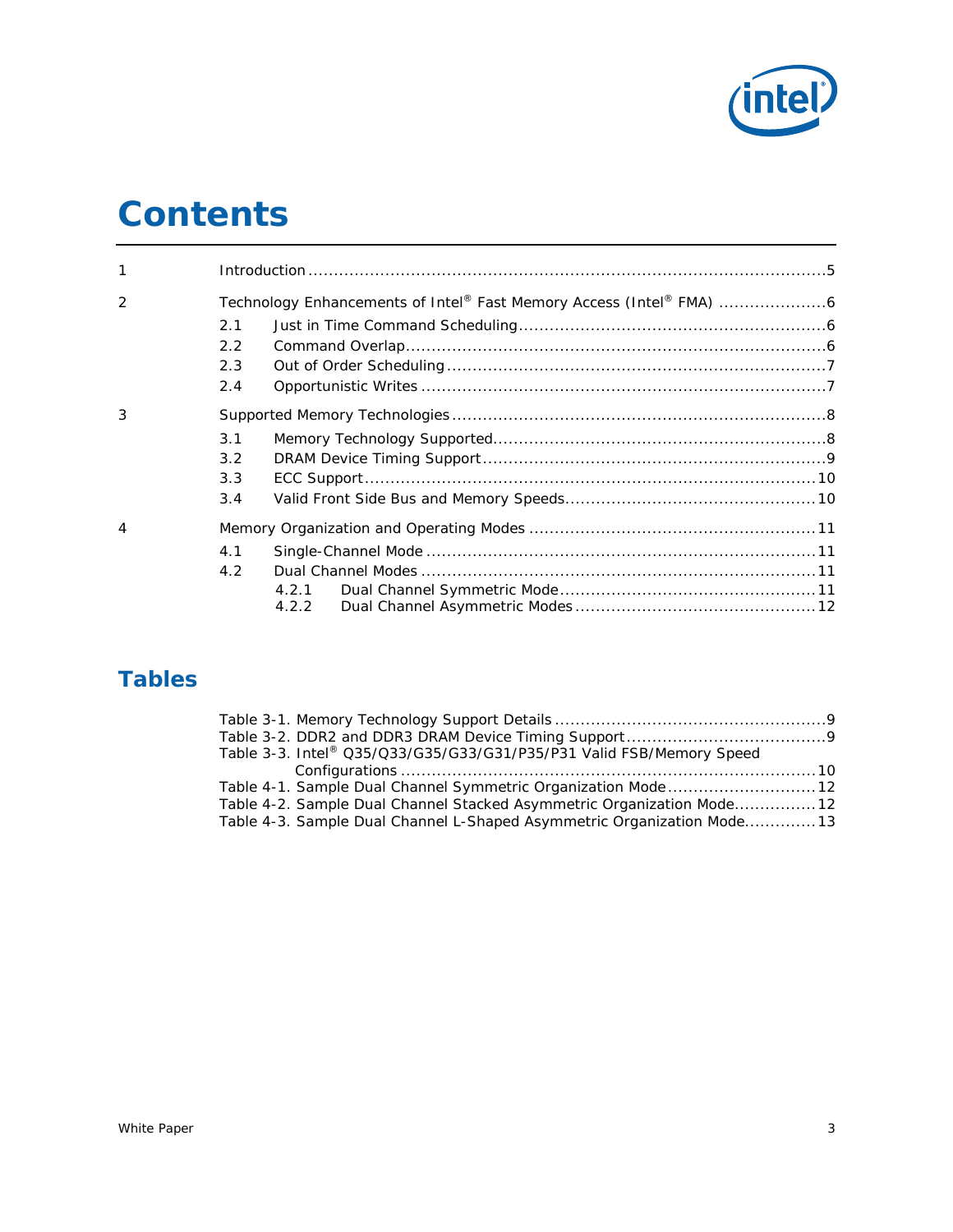

# *Revision History*

| <b>Revision</b><br><b>Number</b> | <b>Description</b>                                       | <b>Revision</b><br><b>Date</b> |
|----------------------------------|----------------------------------------------------------|--------------------------------|
| $-001$                           | Initial release                                          | May 2007                       |
| $-002$                           | Added Intel® Q35/Q33/G35/G31/P31 Express Chipset details | August 2007                    |

§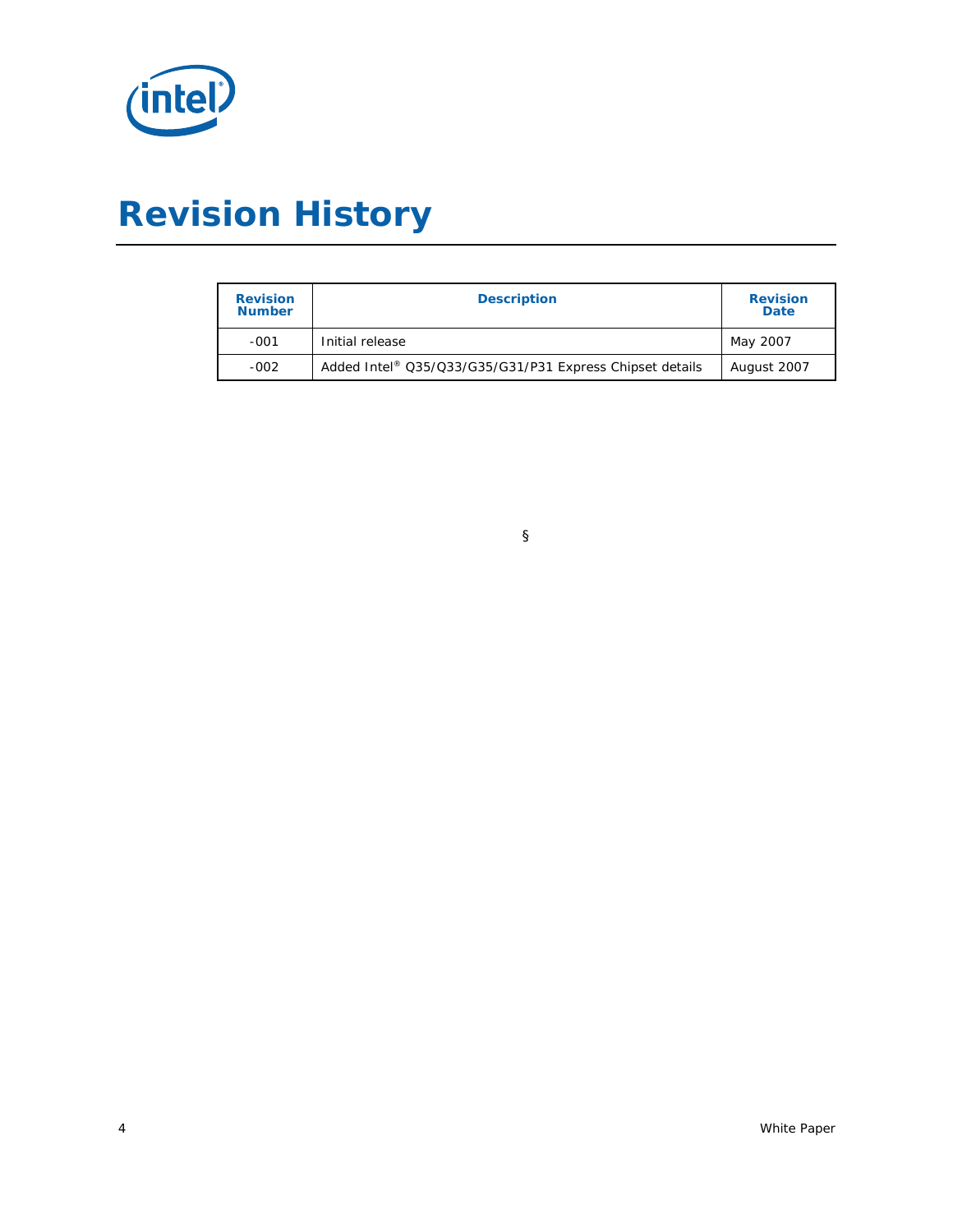

## <span id="page-4-0"></span>*1 Introduction*

This document details the Intel® Q35/Q33/G35/G33/G31/P35/P31 Express Chipset system memory technology enhancements, supported memory configurations, and memory organizations. It is intended for a technical audience interested in learning about the performance enhancements and simplified population rules offered by Intel® Fast Memory Access and Intel® Flex Memory Technology in the platforms based on the Intel Q35/Q33/G35/G33/G31/P35/P31 Express Chipset.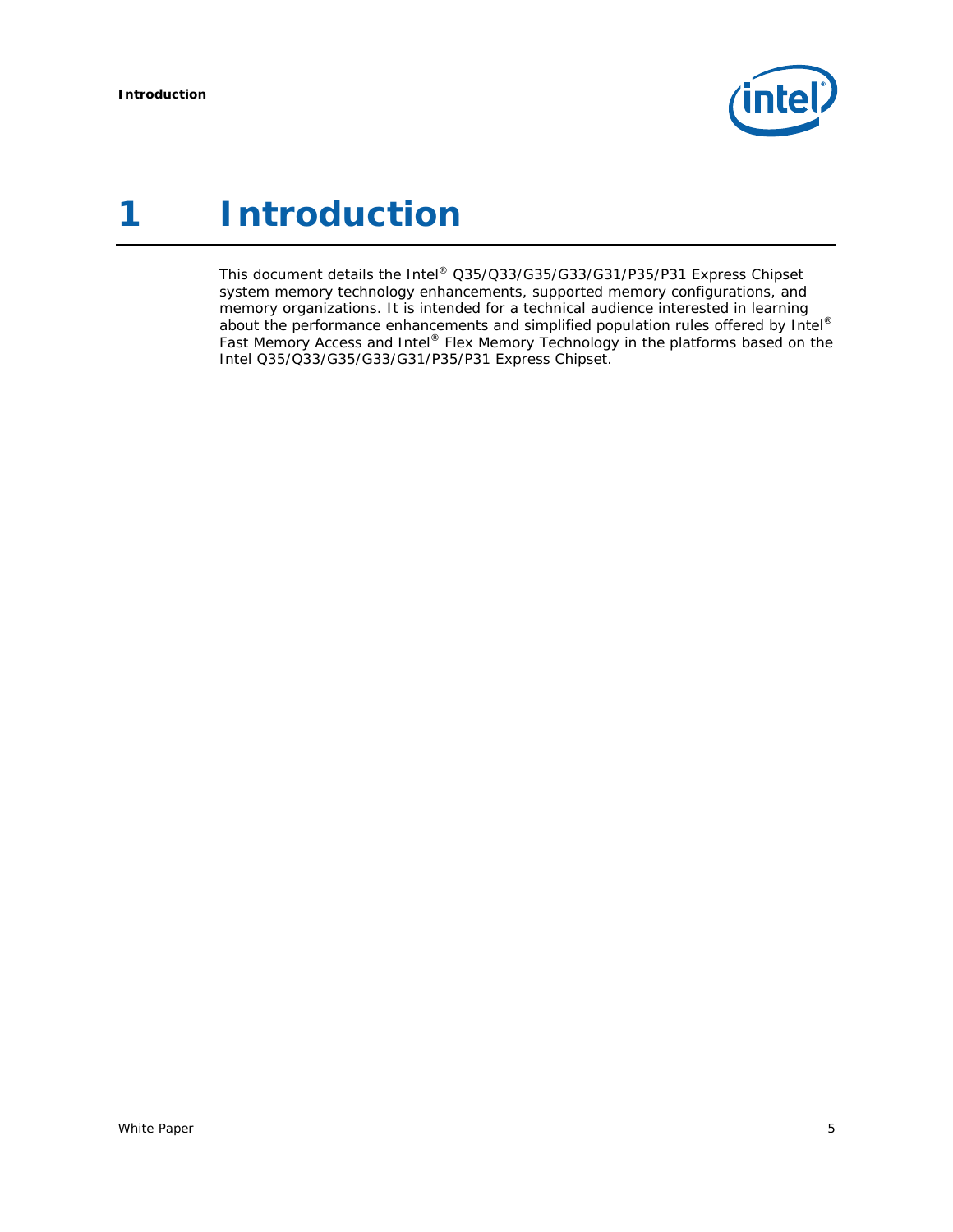<span id="page-5-0"></span>

# *2 Technology Enhancements of Intel® Fast Memory Access (Intel® FMA)*

This chapter details Intel® Q35/Q33/G35/G33/G31/P35/P31 Express Chipset technology enhancements of its memory controller known as Intel® Fast Memory Access (Intel® FMA).

With the growing reliance on faster and less latent memory technologies for today's high performance platforms, it has become necessary to not only increase system memory transfer rate speeds, but to also streamline usage of the memory controller protocol in novel and intelligent ways to decrease latency and optimize memory bandwidth. To do this, several Intel technologies, known collectively as Intel® FMA, have been included in this generation of Intel's chipsets.

The following sections outline and explain the technology enhancements: Just In Time Scheduling, Command Overlap, Out of Order Scheduling, and Opportunistic Writes.

## **2.1 Just in Time Command Scheduling**

The Intel Q35/Q33/G35/G33/G31/P35/P31 Express Chipset has an advanced command scheduler where all pending requests are examined simultaneously to determine the most efficient request to be issued next. The most efficient request is picked from all pending requests and issued to system memory Just In Time to make optimal use of Command Overlapping. Thus, instead of having all memory access requests go individually through an arbitration mechanism forcing requests to be executed one at a time, they can be started without interfering with the current request allowing for concurrent issuing of requests. This allows for the optimization of bandwidth and reducing of latency while retaining system memory protocol.

### **2.2 Command Overlap**

Command Overlap allows for the insertion of the DRAM commands between the Activate, Precharge, and Read/Write commands normally used, as long as the inserted commands do not affect the currently executing command. This allows for situations where multiple commands can be issued in an overlapping manner, increasing the efficiency of system memory protocol.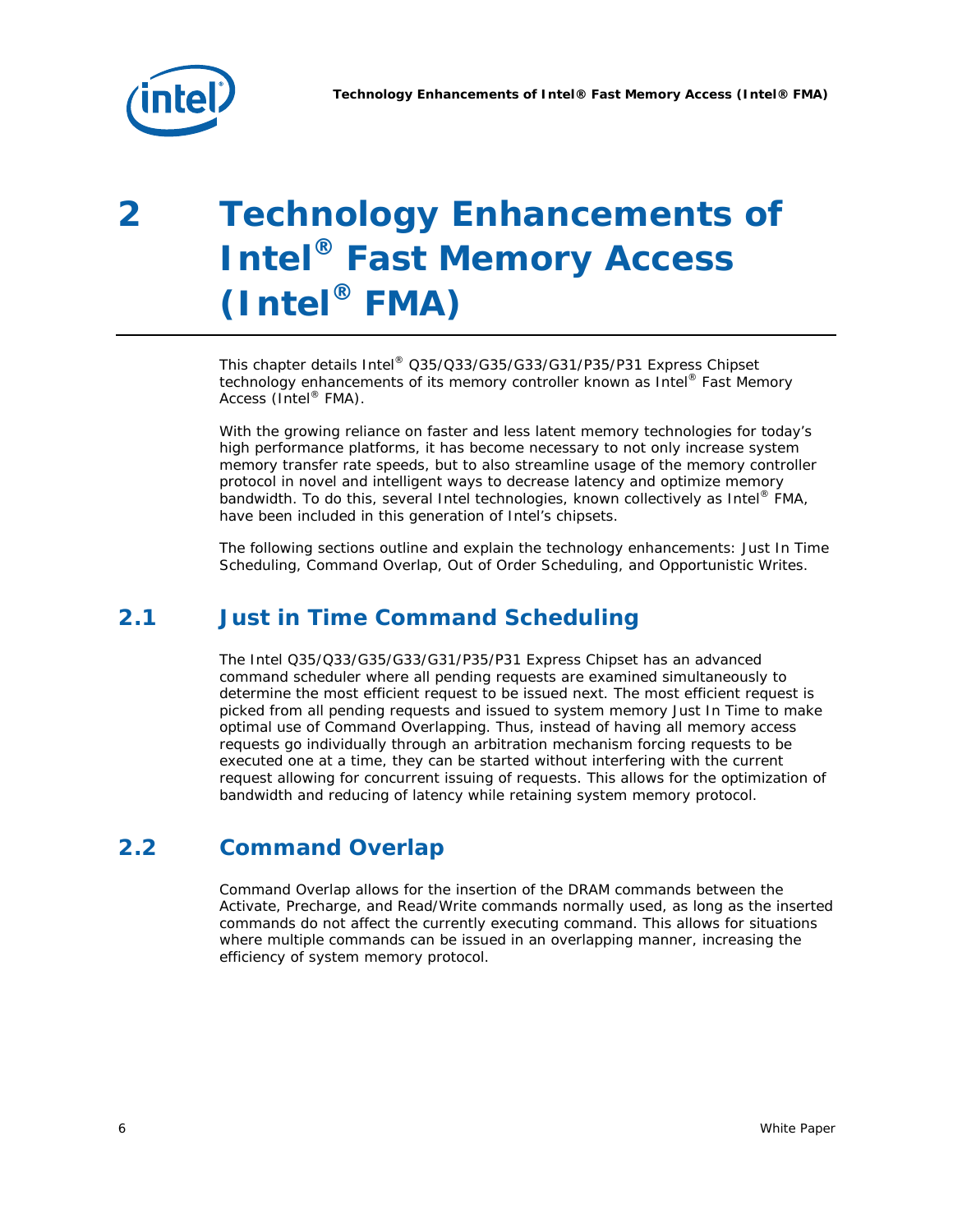

### <span id="page-6-0"></span>**2.3 Out of Order Scheduling**

Leveraging Just In Time Scheduling and Command Overlap, the Intel Q35/Q33/G35/G33/G31/P35/P31 Express Chipset continuously monitors pending requests to system memory for the best use of bandwidth and reduction of latency. If there are multiple requests to the same open page, these requests would be launched in a back to back manner to make optimum use of the open memory page. This ability to reorder requests on the fly allows the Intel Q35/Q33/G35/G33/G31/P35/P31 Express Chipset to further reduce latency and increase bandwidth efficiency. This is especially important for helping overcome the in-order manner of the Front Side Bus between the Intel Q35/Q33/G35/G33/G31/P35/P31 Express Chipset and the processor to minimize processor starvation.

### **2.4 Opportunistic Writes**

Processor requests for memory reads usually are weighted more heavily than writes to memory to avoid cases of starving the processor of data to process while the writes are issued to system memory. Instead of having writes issued to a pending queue to be flushed to memory when certain watermarks are reached, which could starve the processor of data while it waits for the write flush to finish, the Intel Q35/Q33/G35/G33/G31/P35/P31 Express Chipset monitors system memory requests and issues pending write requests to memory at times when they will not impact memory read requests. This allows for an almost continuous flow of data to the processor for processing.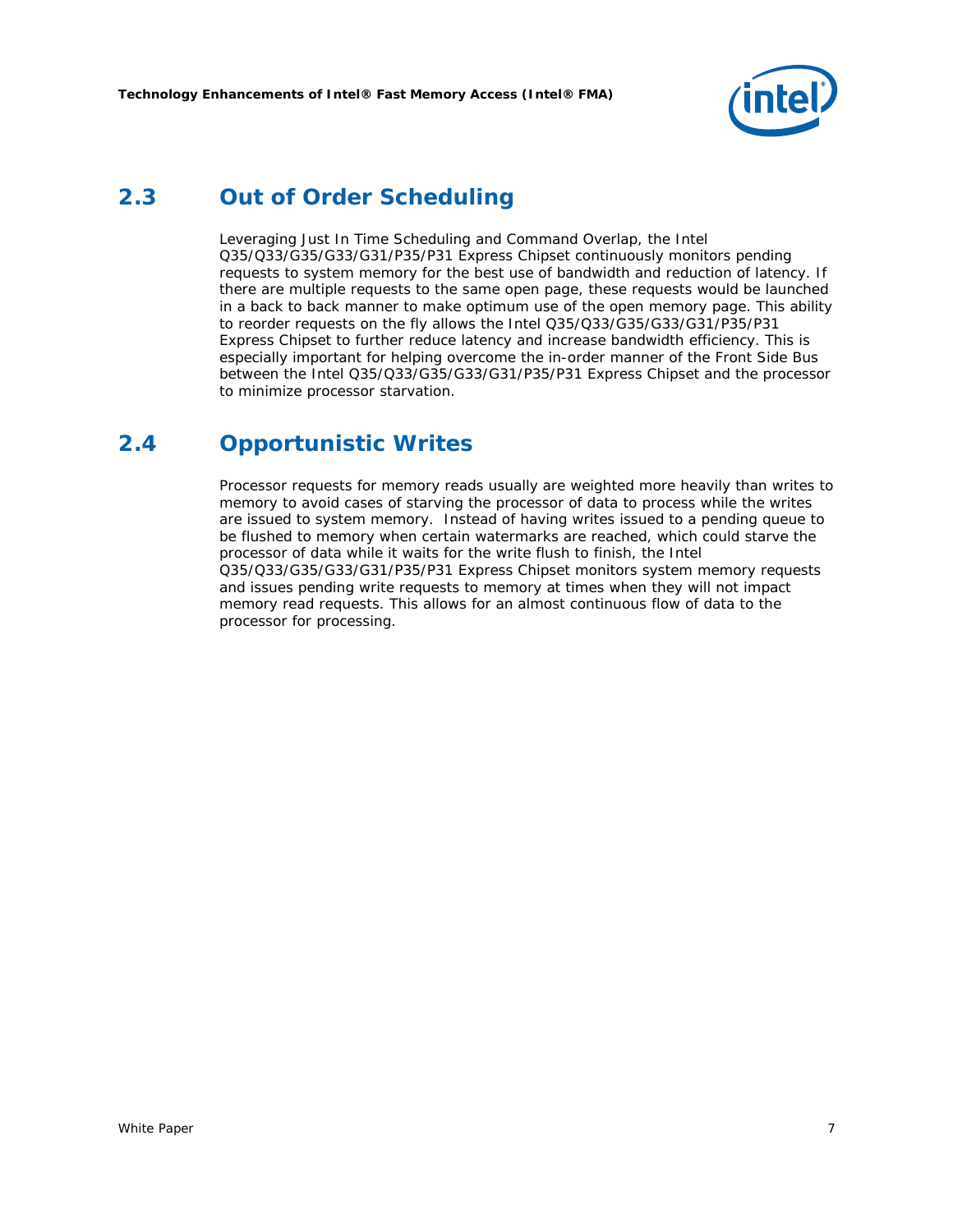<span id="page-7-0"></span>

# *3 Supported Memory Technologies*

## **3.1 Memory Technology Supported**

The Q35/Q33/G35/G33/G31/P35/P31 Express Chipset supports the following DDR2 and DDR3 Data Transfer Rates, DIMM Modules, and DRAM Device Technologies:

- DDR2 Data Transfer Rates = 667 (PC2-5300) and 800 (PC2-6400)
- DDR3 Data Transfer Rates (G33/P35 Express Chipset Only) = 800 (PC3-6400) and 1067 (PC3-8500)
- DDR2 DIMM Modules:
	- Raw Card C Single Sided x16 un-buffered non-ECC
	- Raw Card D Single Sided x8 un-buffered non-ECC
	- Raw Card E Double Sided x8 un-buffered non-ECC
- DDR3 DIMM Modules (G33/P35 Express Chipset Only):
	- Raw Card A Single Sided x8 un-buffered non-ECC
	- Raw Card B Double Sided x8 un-buffered non-ECC
	- Raw Card C Single Sided x16 un-buffered non-ECC
	- Raw Card F Double Sided x16 un-buffered non-ECC
- DDR2 and DDR3 (G33/P35 Express Chipset Only) DRAM Device Technology: 512 MB and 1 GB
	- ⎯ Using 512 Mb device technologies, the smallest memory capacity possible is 256 MB, assuming Single Channel Mode with a single x16 single sided unbuffered non-ECC DIMM memory configuration.
	- ⎯ Using 1 Gb device technologies, the largest memory capacity possible is 8 GB, assuming Dual Channel Mode with four x8 double sided un-buffered non-ECC DIMM memory configuration.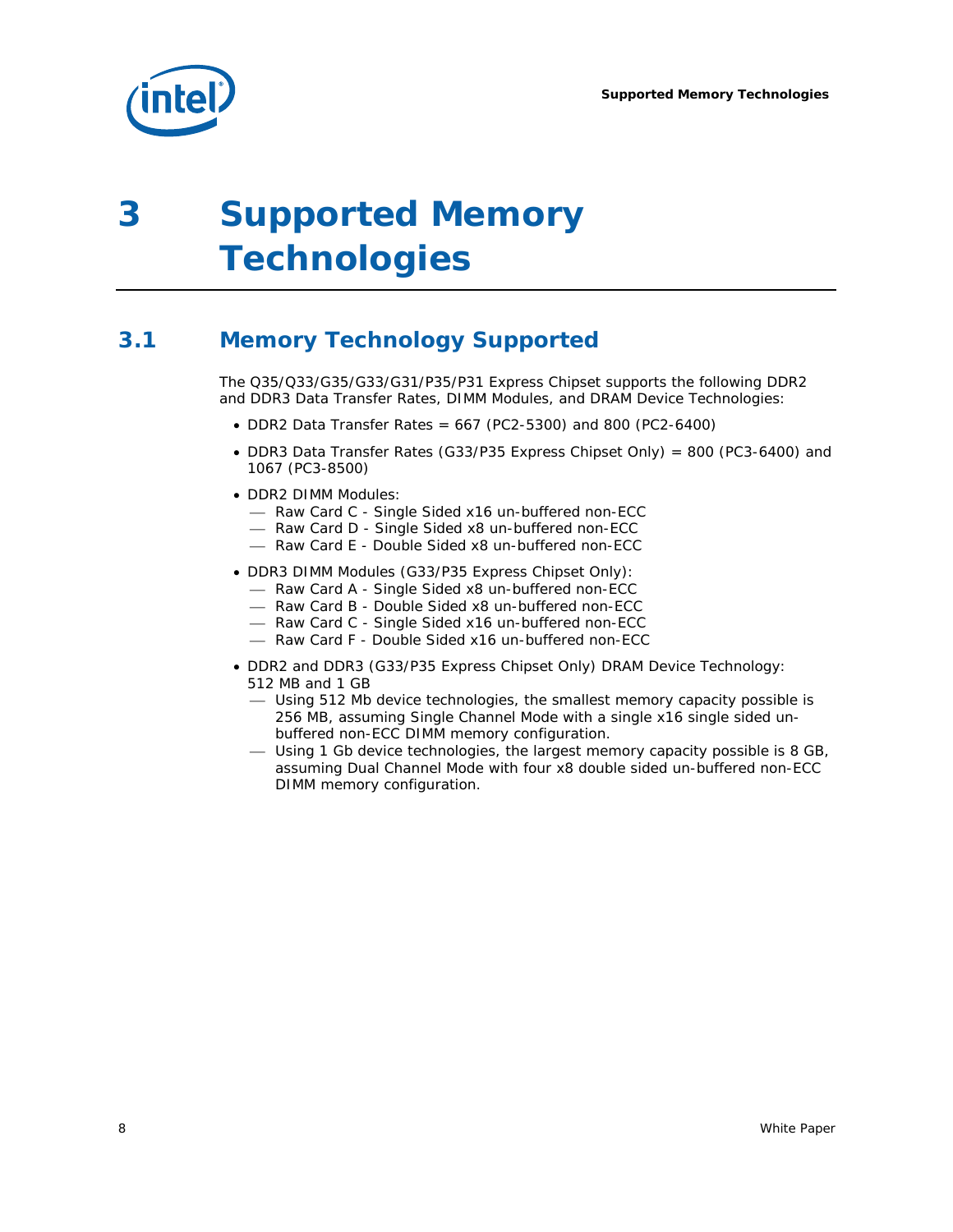

| Mem.<br><b>Type</b>     | Raw<br>Card<br>Ver. | <b>DIMM</b><br>Cap. | <b>DRAM</b><br><b>Device</b><br>Tech. | <b>DRAM</b><br>Org. | # of<br><b>DRAM</b><br><b>Devices</b> | # of<br><b>Physical</b><br><b>Device</b><br><b>Ranks</b> | # of<br>Row /Col<br><b>Address</b><br><b>Bits</b> | # of<br><b>Banks</b><br><b>Inside</b><br><b>DRAM</b> | Page<br><b>Size</b> |
|-------------------------|---------------------|---------------------|---------------------------------------|---------------------|---------------------------------------|----------------------------------------------------------|---------------------------------------------------|------------------------------------------------------|---------------------|
|                         | $\mathsf{C}$        | 256 MB              | 512 MB                                | 32M X 16            | $\overline{4}$                        | 1                                                        | 13/10                                             | $\overline{4}$                                       | 8K                  |
|                         |                     | 512 MB              | 1 GB                                  | 64M X 16            | $\overline{4}$                        | $\mathbf{1}$                                             | 13/10                                             | 8                                                    | 8K                  |
| DDR <sub>2</sub><br>667 | D                   | 512 MB              | 512 MB                                | 64M X 8             | 8                                     | 1                                                        | 14/10                                             | 4                                                    | 8K                  |
| and<br>800              |                     | 1 GB                | 1 GB                                  | 128M X 8            | 8                                     | $\mathbf{1}$                                             | 14/10                                             | 8                                                    | 8K                  |
|                         | E                   | $1$ GB              | 512 MB                                | 64M X 8             | 16                                    | 2                                                        | 14/10                                             | $\overline{4}$                                       | 8K                  |
|                         |                     | 2 GB                | $1$ GB                                | 128M X 8            | 16                                    | 2                                                        | 14/10                                             | 8                                                    | 8K                  |
|                         | A                   | 512 MB              | 512 MB                                | 64M X 8             | 8                                     | $\mathbf{1}$                                             | 13/10                                             | 8                                                    | 8K                  |
| DDR <sub>3</sub>        |                     | 1 GB                | 1 GB                                  | 128M X 8            | 8                                     | $\mathbf{1}$                                             | 14/10                                             | 8                                                    | 8K                  |
| 800                     | B                   | 1 GB                | 512 MB                                | 64M X 8             | 16                                    | 2                                                        | 13/10                                             | 8                                                    | 8K                  |
| and<br>1067             |                     | 2 GB                | 1 GB                                  | 128M X 8            | 16                                    | 2                                                        | 14/10                                             | 8                                                    | 8K                  |
| (G33/                   | $\mathsf{C}$        | 256 MB              | 512 MB                                | 32M X 16            | $\overline{4}$                        | 1                                                        | 12/10                                             | 8                                                    | 8K                  |
| P35<br>Only)            |                     | 512 MB              | 1 GB                                  | 64M X 16            | $\overline{4}$                        | $\mathbf{1}$                                             | 13/10                                             | 8                                                    | 8K                  |
|                         | F                   | 512 MB              | 512 MB                                | 32M X 16            | 8                                     | 2                                                        | 12/10                                             | 8                                                    | 8K                  |
|                         |                     | 1 GB                | 1 GB                                  | 64M X 16            | 8                                     | 2                                                        | 13/10                                             | 8                                                    | 8K                  |

#### <span id="page-8-0"></span>**Table 3-1. Memory Technology Support Details**

### **3.2 DRAM Device Timing Support**

The Q35/Q33/G35/G33/G31/P35/P31 Express Chipset supports the following DDR2 and DDR3 DRAM Device Speed Bin and Write Latency (WL) Timings on the main memory interface.

**Table 3-2. DDR2 and DDR3 DRAM Device Timing Support** 

| <b>Memory</b><br><b>Type</b> | <b>DRAM Data</b><br>Rate | $t_{CL}$ | t <sub>RCD</sub> | $t_{RP}$ | <b>WL</b> | <b>Units</b> |
|------------------------------|--------------------------|----------|------------------|----------|-----------|--------------|
|                              | 667 MT/s                 | 5        | 5                | 5        | 4         | tCK          |
| DDR <sub>2</sub>             | 800 MT/s                 | 5        | 5                | 5        | 4         | tCK          |
|                              | 800 MT/s                 | 6        | 6                | 6        | 5         | tCK          |
|                              | 800 MT/s                 | 5        | 5                | 5        | 5         | tCK          |
| DDR <sub>3</sub>             | 800 MT/s                 | 6        | 6                | 6        | 5         | tCK          |
| (G33/P35<br>Only)            | 1067 MT/s                |          |                  |          | 6         | tCK          |
|                              | 1067 MT/s                | 8        | 8                | 8        | 6         | tCK          |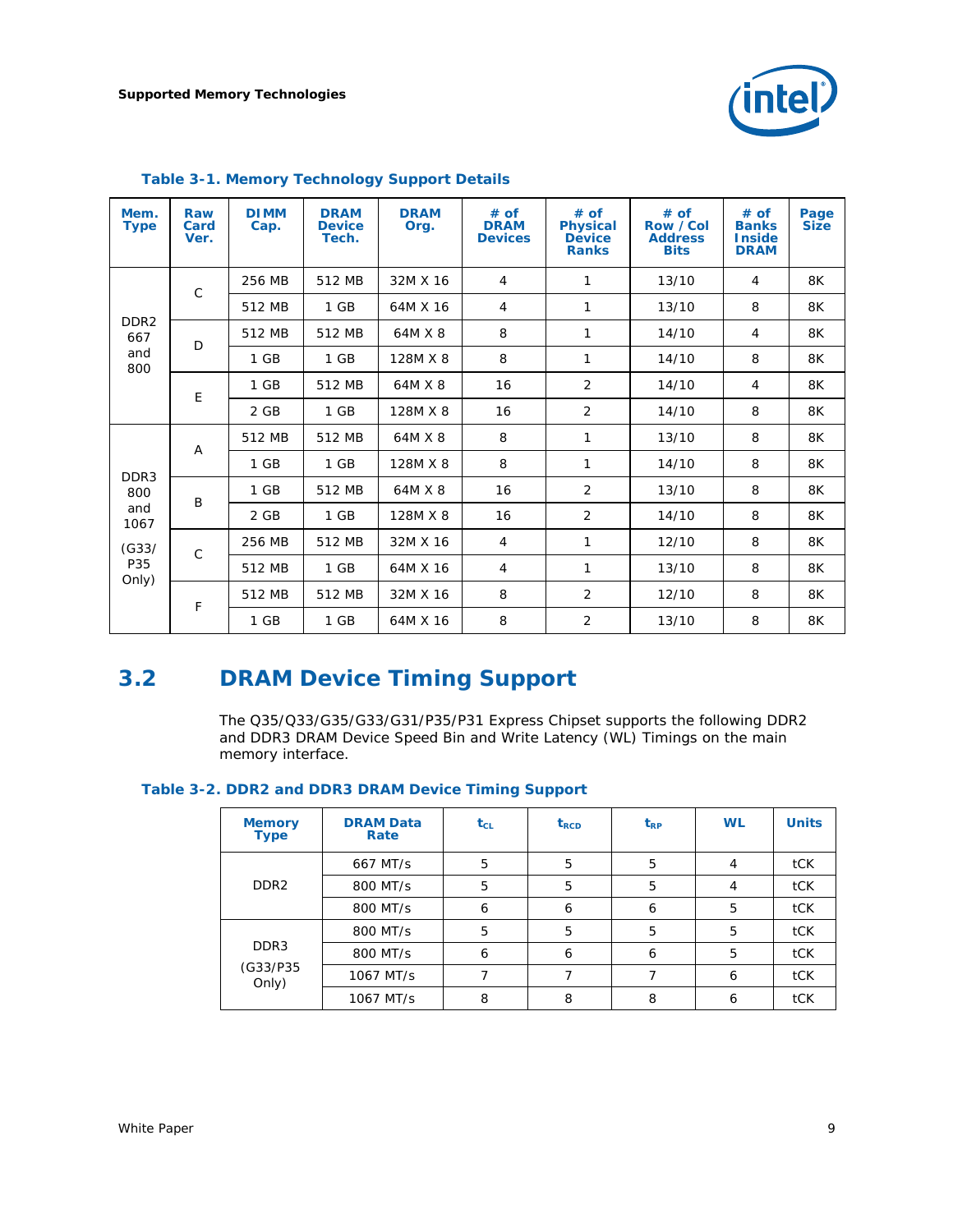<span id="page-9-0"></span>

### **3.3 ECC Support**

The Q35/Q33/G35/G33/G31/P35/P31 Express Chipset does **NOT** support ECC, does not support ECC un-buffered DIMMs, and it does not support any memory configuration that mixes non-ECC with ECC un-buffered DIMMs. See Section [3.1](#page-7-0) for un-buffered DIMM support details.

### **3.4 Valid Front Side Bus and Memory Speeds**

The Q35/Q33/G35/G33/G31/P35/P31 Express Chipset supports the following Front Side Bus (FSB) and system memory speed configurations.

#### **Table 3-3. Intel® Q35/Q33/G35/G33/G31/P35/P31 Valid FSB/Memory Speed Configurations**

| <b>Memory</b><br><b>Type</b> | <b>Express</b><br><b>Chipset</b>        | <b>FSB</b> | <b>DRAM Data</b><br>Rate | <b>Single</b><br><b>Channel Peak</b><br><b>Bandwidth</b> | <b>Dual Channel</b><br>Peak<br><b>Bandwidth</b> |
|------------------------------|-----------------------------------------|------------|--------------------------|----------------------------------------------------------|-------------------------------------------------|
|                              | Q35, Q33, G35,                          | 1333 MHz   | 800 MT/s                 | $6.4$ GB/s                                               | 12.8 GB/s                                       |
|                              | G33, P35                                | 1333 MHz   | 667 MT/s                 | $5.3$ GB/s                                               | 10.6 GB/s                                       |
| DDR <sub>2</sub>             | Q35, Q33, G35,<br>G33, P35, G31,<br>P31 | 1067 MHz   | 800 MT/s                 | $6.4$ GB/s                                               | 12.8 GB/s                                       |
|                              |                                         | 1067 MHz   | 667 MT/s                 | $5.3$ GB/s                                               | 10.6 GB/s                                       |
|                              |                                         | 800 MHz    | 800 MT/s                 | $6.4$ GB/s                                               | 12.8 GB/s                                       |
|                              |                                         | 800 MHz    | 667 MT/s                 | $5.3$ GB/s                                               | 10.6 GB/s                                       |
|                              |                                         | 1333 MHz   | 1067 MT/s                | $8.5$ GB/s                                               | 17.0 GB/s                                       |
|                              | G33 and P35                             | 1333 MHz   | 800 MT/s                 | $6.4$ GB/s                                               | 12.8 GB/s                                       |
| DDR <sub>3</sub>             |                                         | 1067 MHz   | 1067 MT/s                | $8.5$ GB/s                                               | 17.0 GB/s                                       |
|                              |                                         | 1067 MHz   | 800 MT/s                 | $6.4$ GB/s                                               | 12.8 GB/s                                       |
|                              |                                         | 800 MHz    | 800 MT/s                 | $6.4$ GB/s                                               | 12.8 GB/s                                       |

*Note:* The Q35/Q33/G35/G33/G31/P35/P31 Express Chipset does not support system memory frequencies that exceed the frequency of the Front Side Bus. If memory with higher frequency capabilities than that of the FSB is populated, the memory will be under-clocked to align with the FSB.

§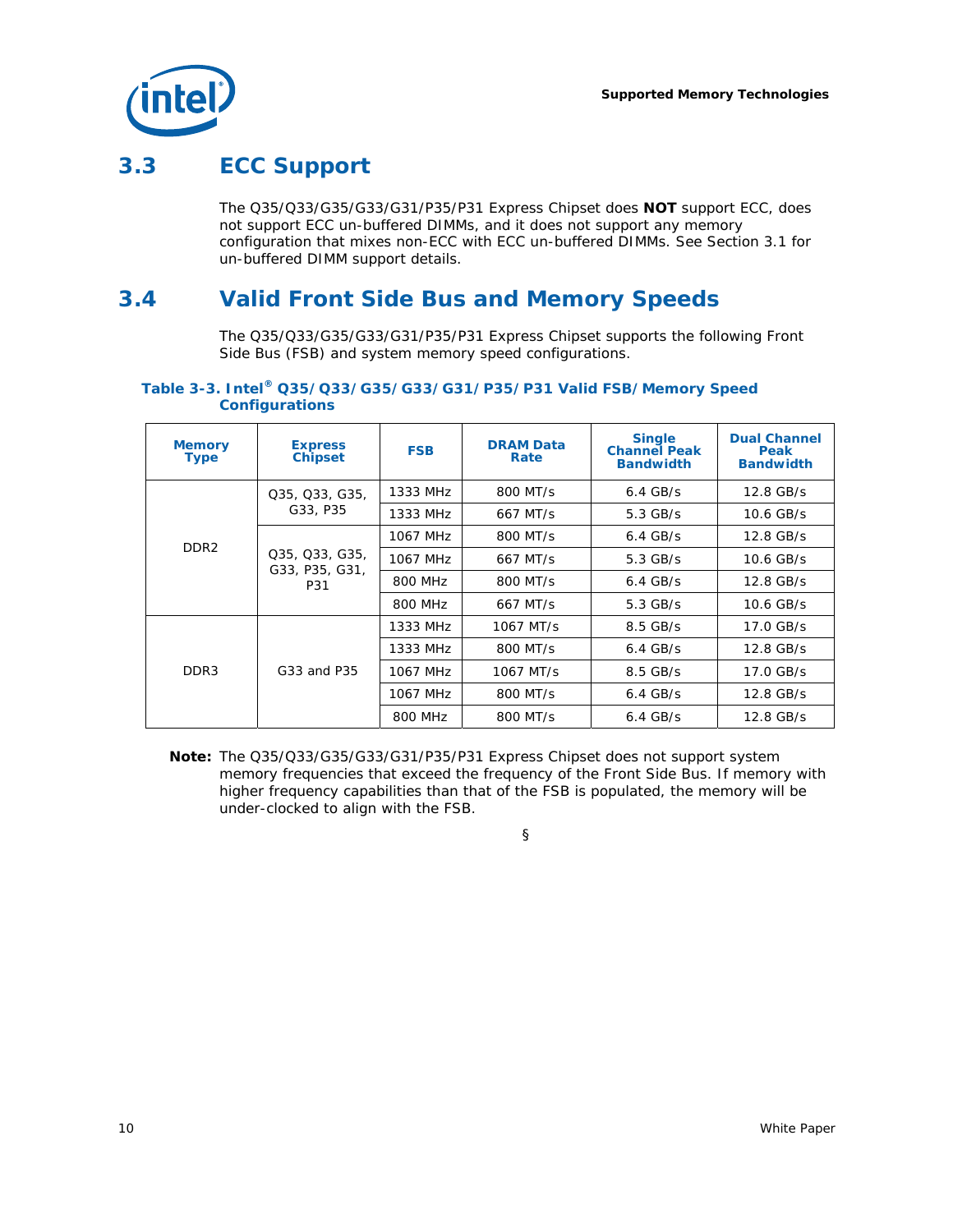

# <span id="page-10-0"></span>*4 Memory Organization and Operating Modes*

The Intel Q35/Q33/G35/G33/G31/P35/P31 Express Chipset memory interface is designed with Intel<sup>®</sup> Flex Memory Technology so that it can be can be configured to support single-channel or dual-channel DDR2 or DDR3 memory configurations. Depending upon how the DIMMs are populated in each memory channel, a number of different configurations can exist for DDR2 or DDR3.

The following sections explain and show the different memory configurations that are supported by the Q35/Q33/G35/G33/G31/P35/P31 Express Chipset.

#### **4.1 Single-Channel Mode**

In this mode, all memory cycles are directed to a single channel.

Single channel mode is used when either Channel-0 or Channel-1 DIMMs are populated in any order, but not both.

#### **4.2 Dual Channel Modes**

#### **4.2.1 Dual Channel Symmetric Mode**

This mode provides maximum performance on real applications. Addresses are pingponged between the channels after each cache line (64 byte boundary). If there are two requests, and the second request is to an address on the opposite channel from the first, that request can be sent before data from the first request has returned. If two consecutive cache lines are requested, both may be retrieved simultaneously, since they are ensured to be on opposite channels.

Dual channel symmetric mode is used when both Channel-0 and Channel-1 DIMMs are populated in any order with the total amount of memory in each channel being the same, but the DRAM device technology and width may vary from one channel to the other.

[Table 4-1](#page-11-0) is a sample dual channel symmetric memory configuration showing the rank organization.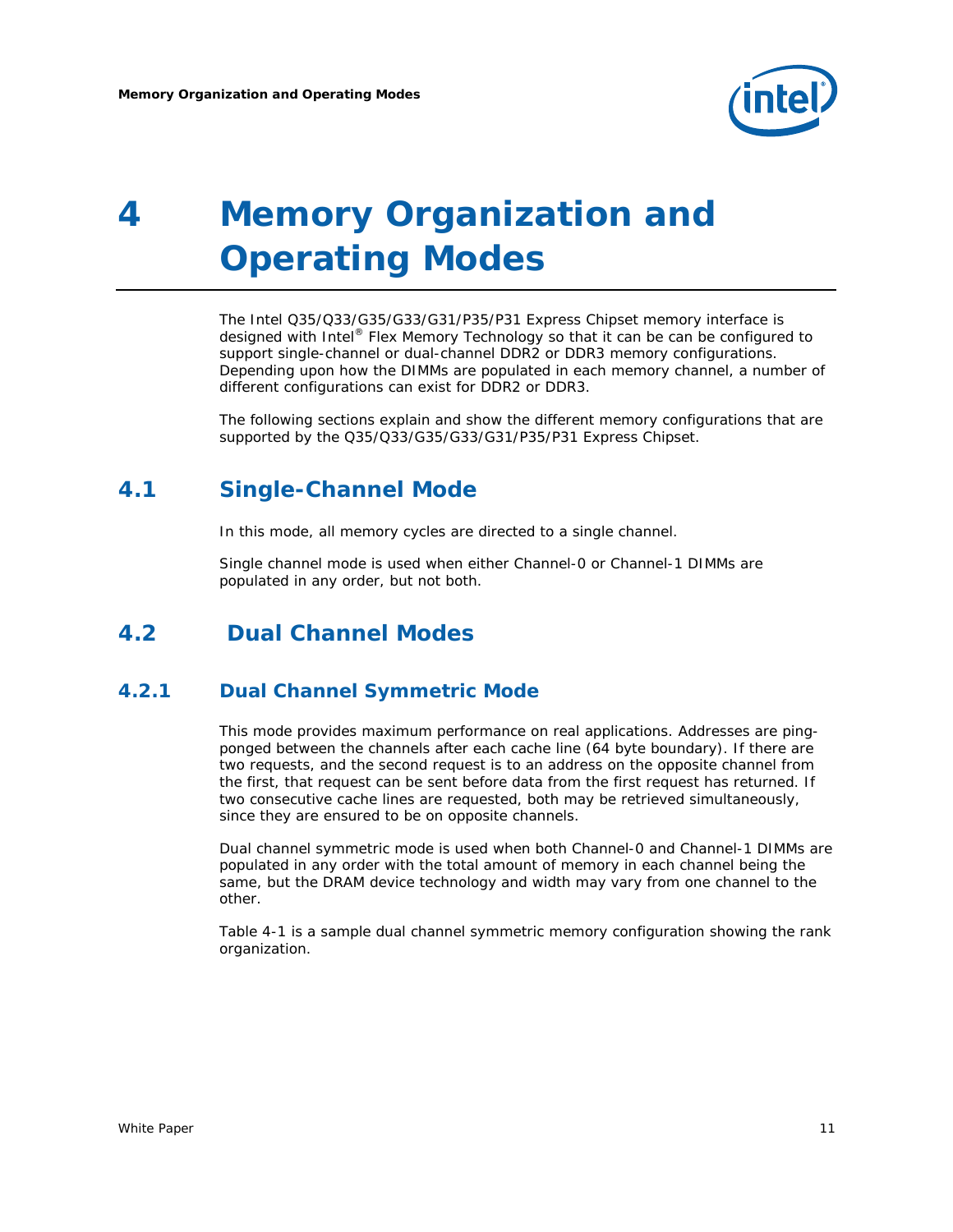<span id="page-11-0"></span>

| <b>Rank</b> | <b>Channel 0</b><br><b>Population</b> | <b>Cumulative Top</b><br><b>Address in Channel 0</b> | <b>Channel 1</b><br><b>Population</b> | Cumulative<br><b>Top Address<br/>in Channel 1</b> |
|-------------|---------------------------------------|------------------------------------------------------|---------------------------------------|---------------------------------------------------|
| Rank 3      | 0 MB                                  | 2560 MB                                              | 0 MB                                  | 2560 MB                                           |
| Rank 2      | 256 MB                                | 2560 MB                                              | 256 MB                                | 2560 MB                                           |
| Rank 1      | 512 MB                                | 2048 MB                                              | 512 MB                                | 2048 MB                                           |
| Rank 0      | 512 MB                                | 1024 MB                                              | 512 MB                                | 1024 MB                                           |

#### **Table 4-1. Sample Dual Channel Symmetric Organization Mode**

#### **4.2.2 Dual Channel Asymmetric Modes**

#### **4.2.2.1 Stacked Asymmetric Mode**

In this addressing mode addresses start in channel-0 and stay there until the end of the highest rank in channel-0, and then addresses continue from the bottom of channel-1 to the top.

This mode is used when both Channel-0 and Channel-1 DIMMs are populated in any order with the total amount of memory in each channel being different.

[Table 4-2](#page-11-0) is a sample dual channel stacked asymmetric memory configuration showing the rank organization.

| Rank   | <b>Channel 0</b><br><b>Population</b> | <b>Cumulative</b><br><b>Top Address in</b><br>Channel 0 | <b>Channel 1</b><br><b>Population</b> | Cumulative<br><b>Top Address</b><br>in Channel 1 |
|--------|---------------------------------------|---------------------------------------------------------|---------------------------------------|--------------------------------------------------|
| Rank 3 | 0 MB                                  | 1280 MB                                                 | 0 MB                                  | 2304 MB                                          |
| Rank 2 | 256 MB                                | 1280 MB                                                 | 0 MB                                  | 2304 MB                                          |
| Rank 1 | 512 MB                                | 1024 MB                                                 | 512 MB                                | 2304 MB                                          |
| Rank 0 | 512 MB                                | 512 MB                                                  | 512 MB                                | 1792 MB                                          |

#### **Table 4-2. Sample Dual Channel Stacked Asymmetric Organization Mode**